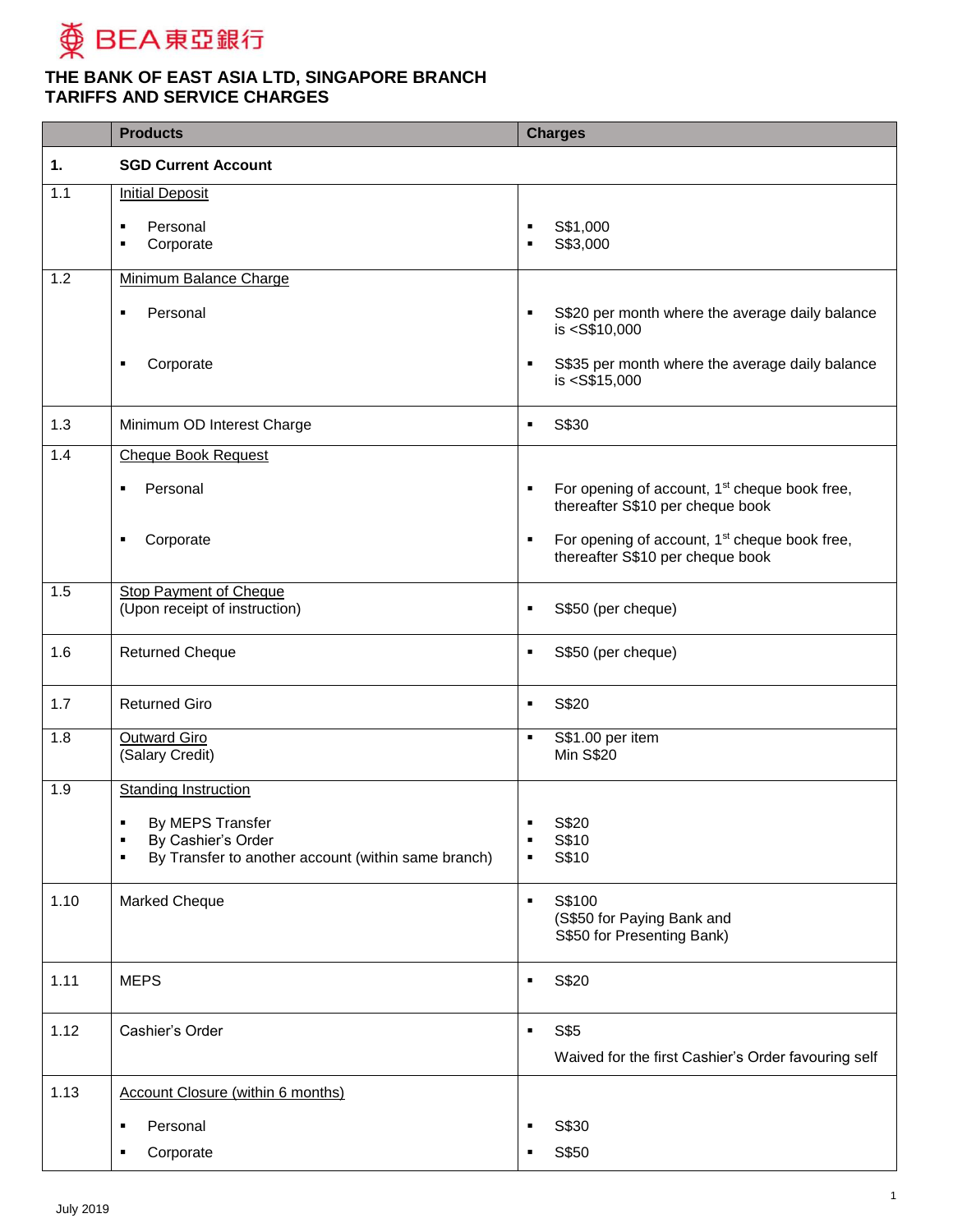

|     | <b>Products</b>                         | <b>Charges</b>                                                                                |
|-----|-----------------------------------------|-----------------------------------------------------------------------------------------------|
| 2.  | <b>Foreign Currency Current Account</b> |                                                                                               |
| 2.1 | <b>Initial Deposit</b>                  |                                                                                               |
|     | Personal<br>٠                           | US\$1,000 equivalent<br>п                                                                     |
|     | Corporate<br>٠                          | US\$3,000 equivalent<br>٠                                                                     |
| 2.2 | Minimum Balance Charge                  |                                                                                               |
|     | Personal<br>п                           |                                                                                               |
|     | <b>USD</b>                              | USD20 where the average daily balance is<br>٠<br><usd10,000< th=""></usd10,000<>              |
|     | <b>AUD</b>                              | AUD20 where the average daily balance is<br>٠<br><aud10,000< th=""></aud10,000<>              |
|     | CAD                                     | CAD20 where the average daily balance is<br>٠<br><cad10,000< th=""></cad10,000<>              |
|     | <b>CHF</b>                              | CHF20 where the average daily balance is<br>٠<br><chf10,000< th=""></chf10,000<>              |
|     | <b>CNY</b>                              | CNY140 where the average daily balance is<br>٠<br><cny65,000< th=""></cny65,000<>             |
|     | <b>EUR</b>                              | EUR18 where the average daily balance is<br>٠<br><eur8,000< th=""></eur8,000<>                |
|     | <b>GBP</b>                              | GBP16 where the average daily balance is<br>٠<br><gbp7,500< th=""></gbp7,500<>                |
|     | <b>HKD</b>                              | HKD160 where the average daily balance is<br>٠<br><hkd75,000< th=""></hkd75,000<>             |
|     | <b>JPY</b>                              | JPY2,300 where the average daily balance is<br>٠<br><jpy1,100,000< th=""></jpy1,100,000<>     |
|     | <b>NZD</b>                              | NZD20 where the average daily balance is<br>٠<br><nzd10,000< th=""></nzd10,000<>              |
|     | Corporate<br>п                          |                                                                                               |
|     | <b>USD</b>                              | USD35 where the average daily balance is<br>٠<br><usd15,000< th=""></usd15,000<>              |
|     | <b>AUD</b>                              | AUD35 where the average daily balance is<br>٠<br><aud15,000< th=""></aud15,000<>              |
|     | CAD                                     | CAD35 where the average daily balance is<br>٠<br><cad15,000< th=""></cad15,000<>              |
|     | <b>CHF</b>                              | CHF35 where the average daily balance is<br>٠<br>$<$ CHF15,000                                |
|     | <b>CNY</b>                              | CNY250 where the average daily balance is<br>٠<br><cny100,000< th=""></cny100,000<>           |
|     | <b>EUR</b>                              | EUR30 where the average daily balance is<br>$\blacksquare$<br><eur13,000< th=""></eur13,000<> |
|     | <b>GBP</b>                              | GBP25 where the average daily balance is<br>٠<br><gbp12,000< th=""></gbp12,000<>              |
|     | <b>HKD</b>                              | HKD280 where the average daily balance is<br>٠<br><hkd120,000< th=""></hkd120,000<>           |
|     | <b>JPY</b>                              | JPY4,000 where the average daily balance is<br>٠<br><jpy1,700,000< th=""></jpy1,700,000<>     |
|     | <b>NZD</b>                              | NZD35 where the average daily balance is<br>٠<br><nzd15,000< th=""></nzd15,000<>              |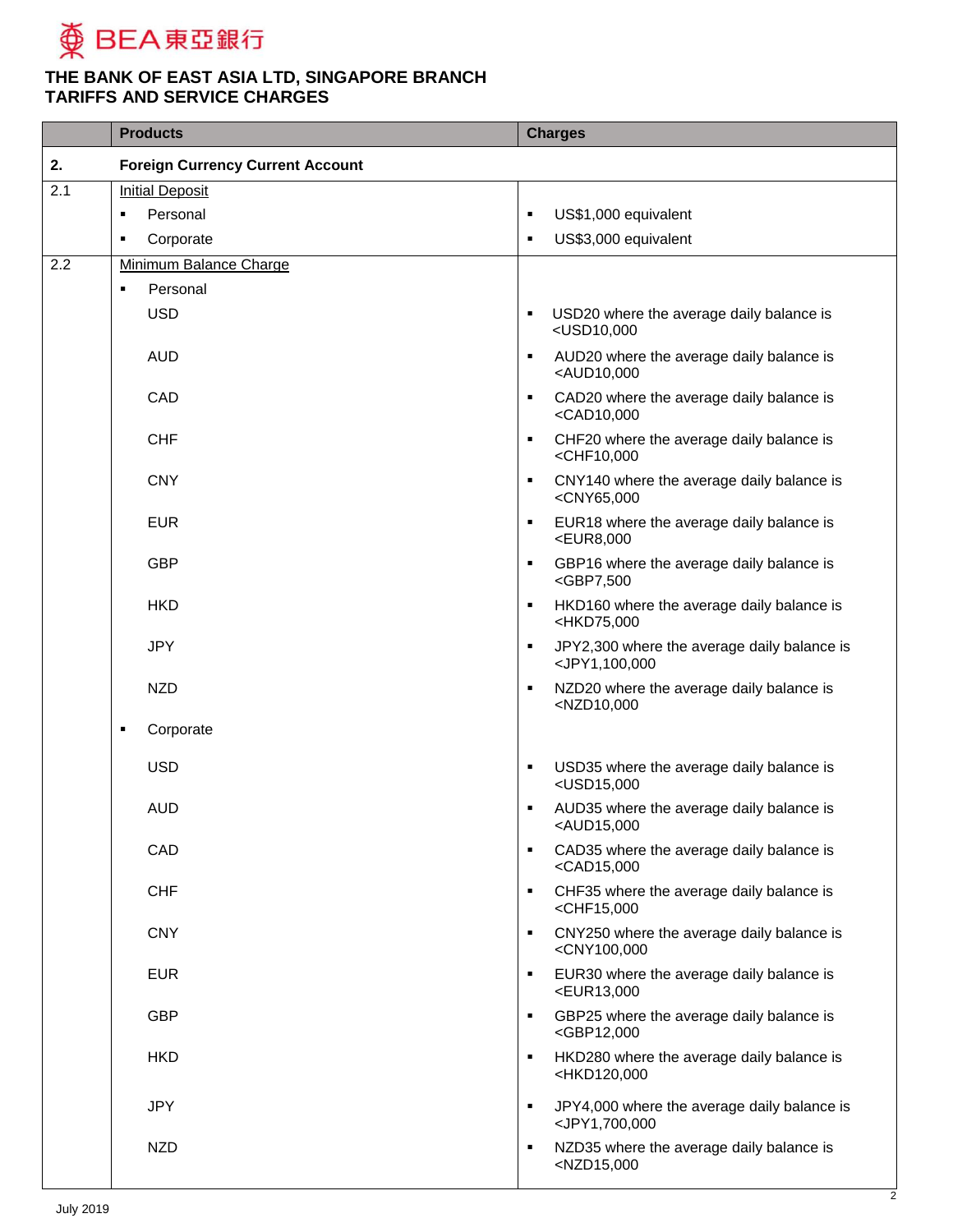

| <b>Products</b>                          | <b>Charges</b>                                                                                                  |
|------------------------------------------|-----------------------------------------------------------------------------------------------------------------|
| Minimum OD Interest Charge               |                                                                                                                 |
| <b>USD</b>                               | <b>USD20</b><br>$\blacksquare$                                                                                  |
| <b>AUD</b>                               | AUD <sub>20</sub><br>$\blacksquare$                                                                             |
| CAD                                      | CAD <sub>20</sub><br>$\blacksquare$                                                                             |
| <b>CHF</b>                               | CHF <sub>20</sub><br>$\blacksquare$                                                                             |
| <b>CNY</b>                               | <b>CNY130</b><br>$\blacksquare$                                                                                 |
| <b>EUR</b>                               | <b>EUR20</b><br>$\blacksquare$                                                                                  |
| <b>GBP</b>                               | GBP20<br>$\blacksquare$                                                                                         |
| <b>HKD</b>                               | <b>HKD160</b><br>$\blacksquare$                                                                                 |
| <b>JPY</b>                               | JPY2,200<br>٠                                                                                                   |
| <b>NZD</b>                               | NZD <sub>20</sub><br>$\blacksquare$                                                                             |
| Cheque Book Request (USD Only)           |                                                                                                                 |
| Personal<br>٠                            | For opening of account, 1 <sup>st</sup> cheque book free,<br>$\blacksquare$<br>thereafter US\$6 per cheque book |
| Corporate<br>٠                           | For opening of account, 1st cheque book free,<br>thereafter US\$6 per cheque book                               |
| <b>Stop Payment of Cheque</b>            |                                                                                                                 |
| (Upon receipt of Instruction             | US\$50 (per cheque)<br>$\blacksquare$                                                                           |
| <b>Returned Cheque</b>                   | US\$50 (per cheque)<br>$\blacksquare$                                                                           |
| <b>Account Closure (within 6 months)</b> |                                                                                                                 |
| Personal<br>٠                            | <b>US\$30</b><br>$\blacksquare$                                                                                 |
| Corporate<br>$\blacksquare$              | <b>US\$50</b>                                                                                                   |
|                                          |                                                                                                                 |

| 3   | <b>Savings Account</b>             |   |                                                                    |
|-----|------------------------------------|---|--------------------------------------------------------------------|
| 3.1 | Initial Deposit                    | в | S\$1,000                                                           |
| 3.2 | Minimum Balance Charge<br>Personal |   | S\$20 per month where the average daily balance<br>$is <$ S\$2,000 |
| 3.3 | Account Closure (within 6 months)  | в | S\$30                                                              |

| 4.  | <b>Multi Currency Statement Savings Account</b> |   |                                                                                                                   |
|-----|-------------------------------------------------|---|-------------------------------------------------------------------------------------------------------------------|
| 4.1 | Initial Deposit                                 | ٠ | S\$1,000                                                                                                          |
| 4.2 | Minimum Balance Charge<br>Personal              | ٠ | S\$20 per month where the average daily balance<br>is <s\$2,000 account<="" in="" sgd="" td="" the=""></s\$2,000> |
| 4.3 | Account Closure (within 6 months)               | п | S\$30                                                                                                             |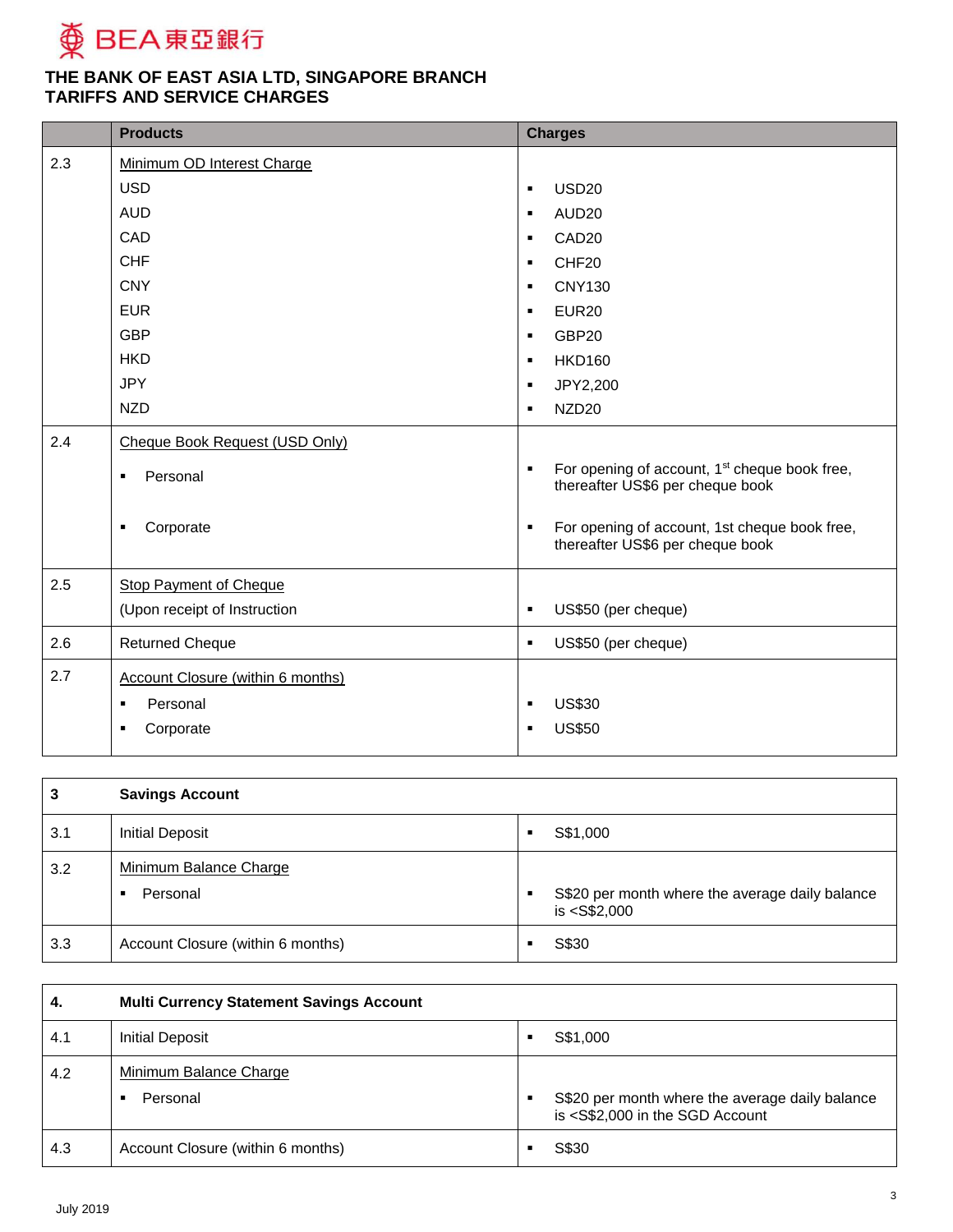

|     | <b>Products</b>                                 | <b>Charges</b>               |
|-----|-------------------------------------------------|------------------------------|
| 5.  | <b>Fixed Deposit Account</b>                    |                              |
| 5.1 | Minimum Deposit                                 |                              |
|     | 1 Month and above<br>$\blacksquare$<br>Personal | S\$10,000 per placement<br>п |
|     | Corporate                                       | S\$20,000 per placement<br>п |

| 6.  | <b>Foreign Currency Fixed Deposit Account</b> |                                          |
|-----|-----------------------------------------------|------------------------------------------|
| 6.1 | Minimum Deposit                               |                                          |
|     | 1 Month and above<br>Personal                 | US\$10,000 equivalent per placement<br>п |
|     | Corporate                                     | US\$20,000 equivalent per placement<br>٠ |

| 7.  | <b>Inward Remittance</b>                                |                                                                                         |
|-----|---------------------------------------------------------|-----------------------------------------------------------------------------------------|
| 7.1 | <b>Fund Received S\$ &amp; Foreign Currency</b>         |                                                                                         |
|     | For credit to account with us<br>п                      | S\$10 or US\$6<br>п                                                                     |
|     | MEPS out S\$ No exchange<br>п                           | S\$20<br>п                                                                              |
|     | SWIFT out in foreign currency<br>(No exchange involved) | 1/8% commission<br>п<br>Minimum US\$10<br>Maximum US\$100<br>Plus Cable S\$20 or US\$15 |

| 8.  | Outward Remittance - Demand Draft / Telegraphic Transfer in Foreign Currency |                                                                      |
|-----|------------------------------------------------------------------------------|----------------------------------------------------------------------|
| 8.1 | No exchange involved<br>Commission                                           | 1/8%<br>п<br>Min US\$10<br>Max US\$100<br>Plus Cable S\$20 or US\$15 |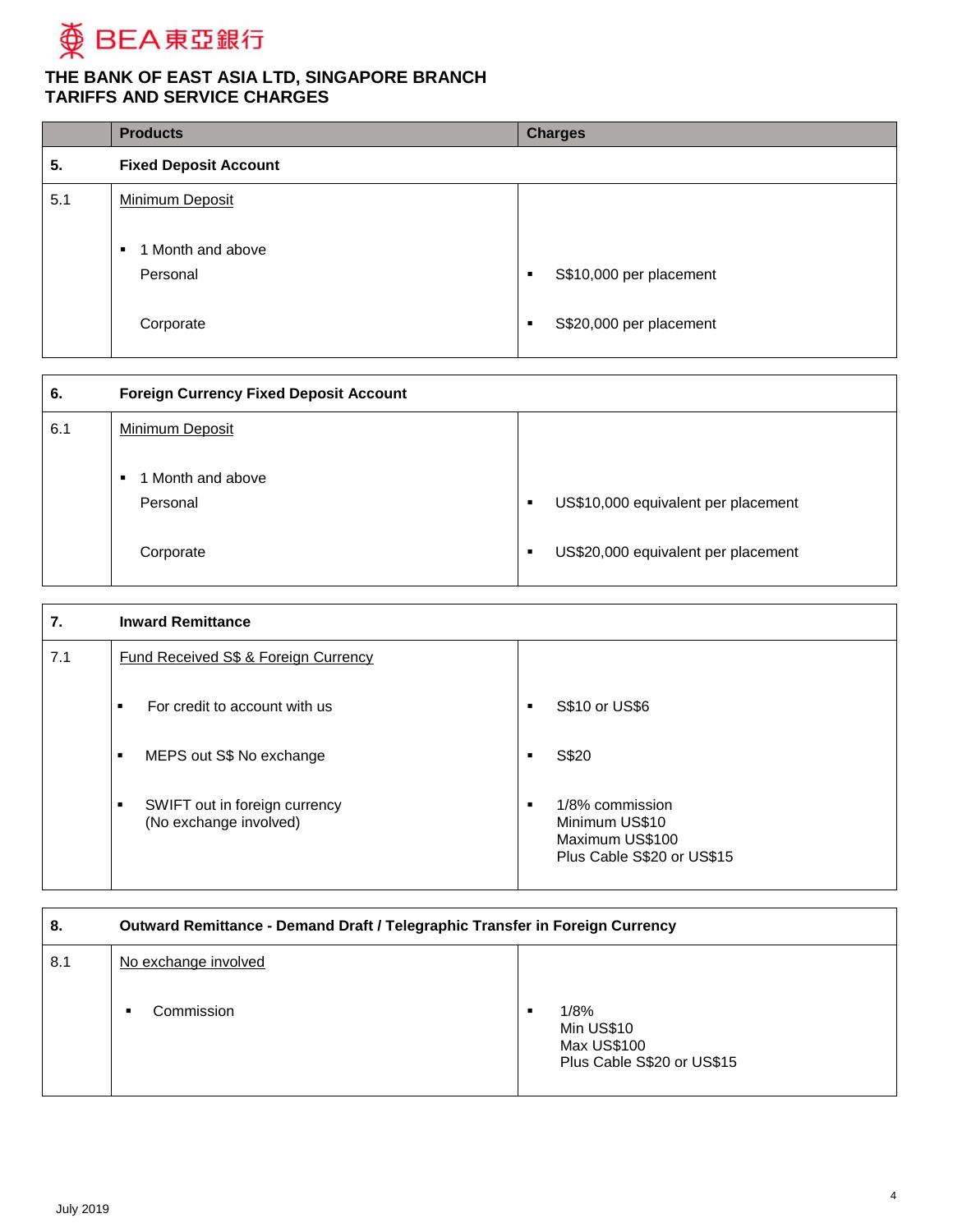

|     | <b>Products</b>    | <b>Charges</b>                                                                                                                                                                                                                                                                       |
|-----|--------------------|--------------------------------------------------------------------------------------------------------------------------------------------------------------------------------------------------------------------------------------------------------------------------------------|
| 8.2 | Exchange involved  |                                                                                                                                                                                                                                                                                      |
|     | Commission<br>п    | 1/8%<br>п<br><b>Min S\$10</b><br>Max S\$100<br>Plus Cable S\$20 or US\$15<br>Demand Draft<br>(In addition, a commission of S\$5 will be<br>charged for each AUD and THB demand draft)<br><b>Telegraphic Transfer</b><br>(For OTT in SGD to Hong Kong, the<br>maximum will be S\$100) |
| 8.3 | Stop Payment-Draft | <b>US\$50</b><br>$\blacksquare$                                                                                                                                                                                                                                                      |

| 9.  | <b>Other Charges</b>                                                                              |                                                                                                      |
|-----|---------------------------------------------------------------------------------------------------|------------------------------------------------------------------------------------------------------|
| 9.1 | <b>Inward Cheque Collection</b>                                                                   |                                                                                                      |
|     | <b>SGD Cheque</b><br>٠                                                                            | S\$10<br>$\blacksquare$                                                                              |
|     | <b>USD Cheque</b><br>٠                                                                            | 1/8% on the cheque amount<br>$\blacksquare$<br>Min US\$10<br><b>Max US\$100</b><br>Plus Cable US\$15 |
| 9.2 | <b>Outstation Cheques</b>                                                                         |                                                                                                      |
|     | Send for collection drawn in Brunei<br>$\blacksquare$                                             | Commission S\$10 per cheque<br>$\blacksquare$                                                        |
|     |                                                                                                   | <b>Agent Bank Charges</b>                                                                            |
|     |                                                                                                   | 1/8% commission<br><b>Min S\$25</b><br>Max S\$100<br>Plus S\$5 per Brunei Cheque<br>$\blacksquare$   |
| 9.3 | <b>Foreign Currency Banknotes</b>                                                                 |                                                                                                      |
|     | Handling Fee for deposit / withdrawal from account<br>$\blacksquare$<br>with no exchange involved | 1% of Foreign Currency Amount<br>$\blacksquare$<br><b>Min S\$10</b>                                  |